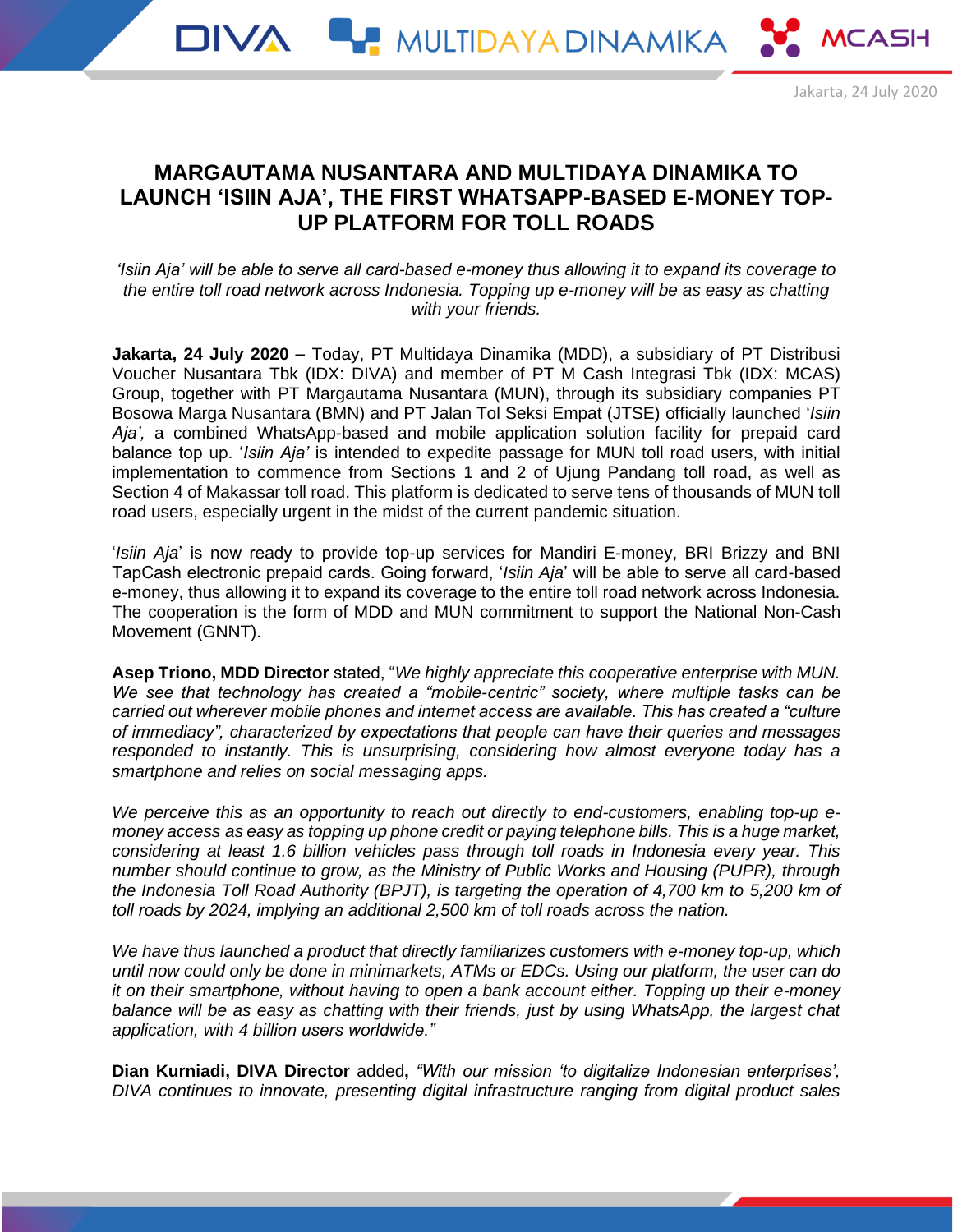

Jakarta, 24 July 2020

*platforms, supporting the implementation of payment systems, supporting last-mile logistics and point-of-sales (POS) applications from SMEs to public services segments. Through MDD, our subsidiary which has played an active role in providing solutions in the payment system industry, once again we proudly announce a breakthrough, combining a social messaging platform (Whatsapp) and mobile application for toll road users to top up their prepaid cards anywhere and anytime. With support from MUN, a prominent road infrastructure company in Indonesia, together we do our best to provide new normal ways of transacting, by leveraging the user's mobile phone to enable self-service activities, with minimal physical interaction while still maintaining high-grade quality in transaction security."*

**Mohammad Anis, MCAS Director** also explained**,** "*Isiin Aja represents a key digital initiative of MCAS Group, aimed at easing traffic gridlocks in cities. By combining smooth payment infrastructure, near-field technology and chatbot services, toll-gate users can enjoy a more seamless experience, while being able to top up their e-money cards within the comfort of their own phones, through Whatsapp. The Group is excited to introduce the benefits and convenience that our digital payments ecosystems will bring to millions of toll-road users in Indonesia.*"

To use the Isiin Aja platform, users are simply required to save the number "0811–7155–777". After that, they can interact directly with the chatbot of '*Isiin Aja*' on WhatsApp, selecting the type of electronic prepaid card, such as Mandiri e-money, BNI Tapcash, and BRI Brizzi, after which concluding payments based on their preferred method, such as via virtual accounts or serverbased electronic money, namely, Link Aja or OVO. Finally, users can instantly update their balance with desired manners, for example through Isiin Aja App (NFC-based), self-service terminals or with the nearest top-up points (ATM or MDD's Top-up station).

Besides its simplicity, '*Isiin Aja*' is also a breakthrough platform, in terms of assisting toll-road users; for instance, in a case when drivers are running out of balance at a critical point of toll-gate payment. Furthermore, this solution aligns with the government's efforts, by encouraging new normal health protocols in Indonesia, such as social distancing and reducing physical contact during transactions. Hence, with '*Isiin Aja*', drivers can top up their card-based electronic money independently and practically, via smartphone devices, as a transaction mode requiring no direct interaction, as in legacy applications.

--- End ---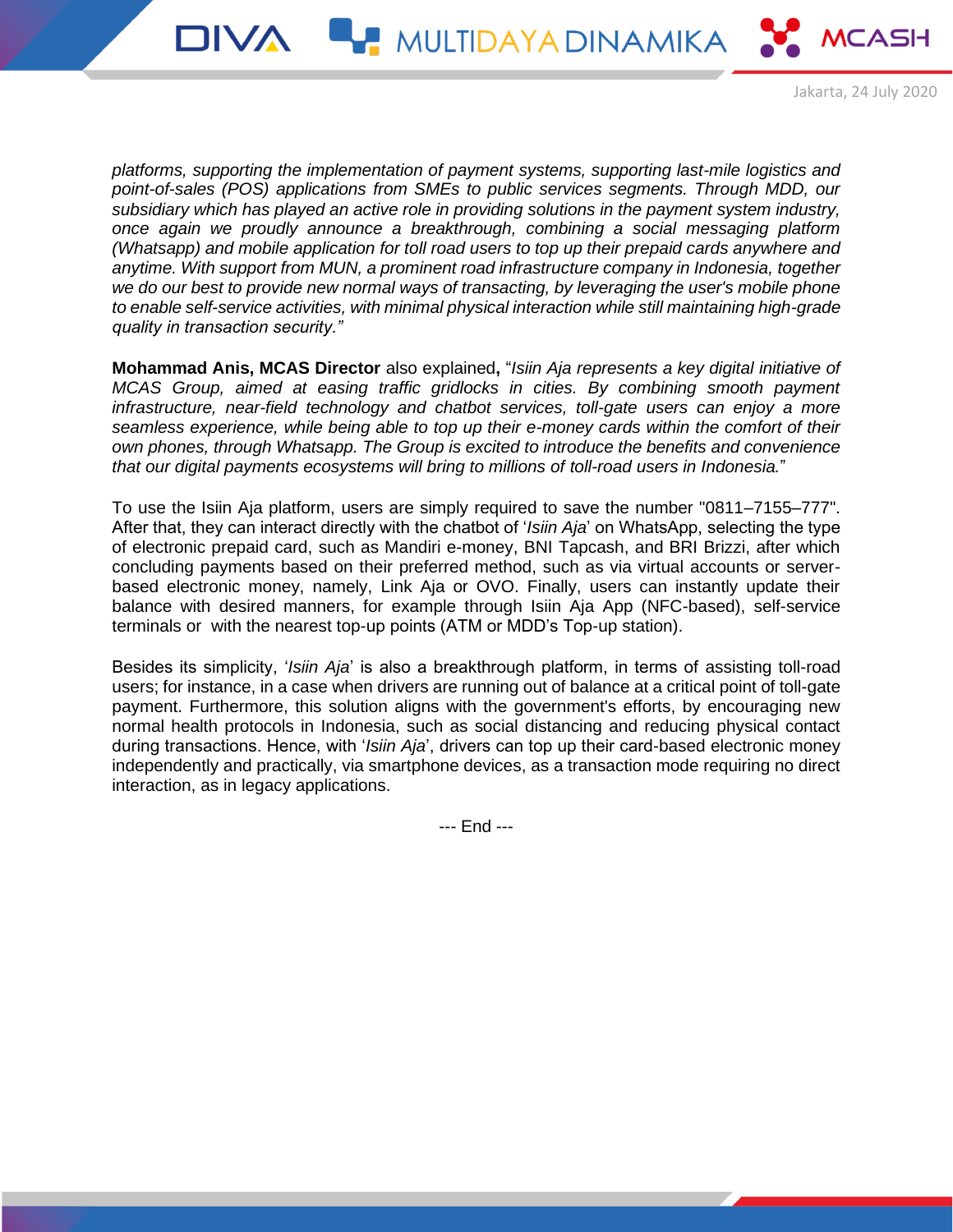DIVA LA MULTIDAYA DINAMIKA SA MCASH











*Source: Company*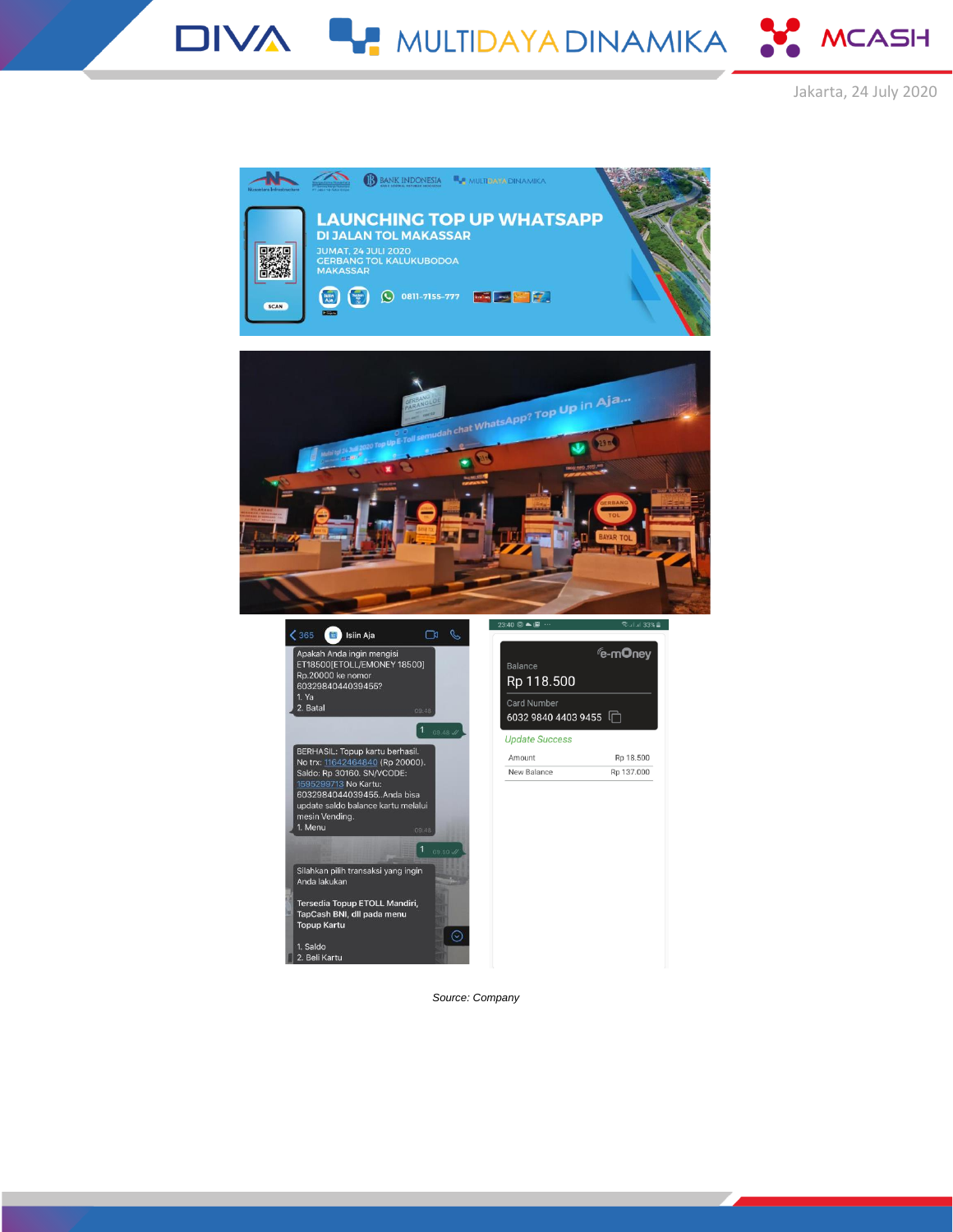

### **About PT Multidaya Dinamika**

PT Multidaya Dinamika (MDD) is a financial technology (fintech) company that supports the development and integration of non-cash payments in Indonesia. MDD connects government, financial institutions and merchants to continue developing their businesses, thus providing a fast, precise, and secure payment solution. The vision of MDD is to be the leading payment service provider company in Indonesia, with the mission of developing and presenting integrated payment system solutions that are integrated between financial and non-financial institutional partners as well as merchant partners. For more information on MDD, please visit [www.multidaya.id](http://multidaya.id/)

DIVA **WARRA MULTIDAYA DINAMIKA NG MCASH** 

### **About PT Distribusi Voucher Nusantara Tbk**

PT Distribusi Voucher Nusantara Tbk (DIVA) is a digital business converter and accelerator, with the vision to become a high-growth technology company, providing easy-to-use solutions to empower enterprises, ranging from small and medium to public service enterprises, as they become the powerhouse of the nation's digital economy. Our mission is to convert and accelerate traditional business in an integrated business platform, through digital products, offering multiproducts and multi-channels. DIVA's flagship products include an integrated digital platform in the DIVA Business Architecture with "DIVA Smart Outlet" (SO) and "DIVA Intelligent Instant Messaging" (IIM) to support SME actors in managing their businesses. For more information on DIVA, please visit [www.ptdvn.com](http://www.ptdvn.com/)

## **About PT M Cash Integrasi Tbk**

PT M Cash Integrasi Tbk (MCAS) is a leading digital distribution company in Indonesia. MCAS has developed a digital distribution business model in the form of a digital ecosystem capable of integrating O2O (Online-to-Offline), applications, and state-of-the art IoT (Internet of Things), intended to reach out and aid the various aspects of Indonesian society daily activities. The digital ecosystem developed by the group currently covers distribution of digital products and services, integrated brand communication, media and entertainment content, cloud-based advertising service, trade marketing, a digital enabler for SMEs, human resources solutions and restaurants. The products and services offered by MCAS are spread across many cities in Indonesia, and are able to serve society's needs in various situations. For more information on MCAS, please visit [www.mcash.id](http://www.mcash.id/)

**For Further Information, Please Contact:**

**Dedeh Hamidah Corporate Secretary PT Multidaya Dinamika Email: [corsec@multidaya.id](mailto:corsec@multidaya.id)**

**Septi Suryani Corporate Secretary PT Distribusi Voucher Nusantara Tbk Email: corsec@ptdvn.com** **Jo Cheah Zhuo En, CFA Head of Investor Relations PT M Cash Integrasi Tbk Email: [cheah.zhuoen@mcash.id](mailto:cheah.zhuoen@mcash.id)**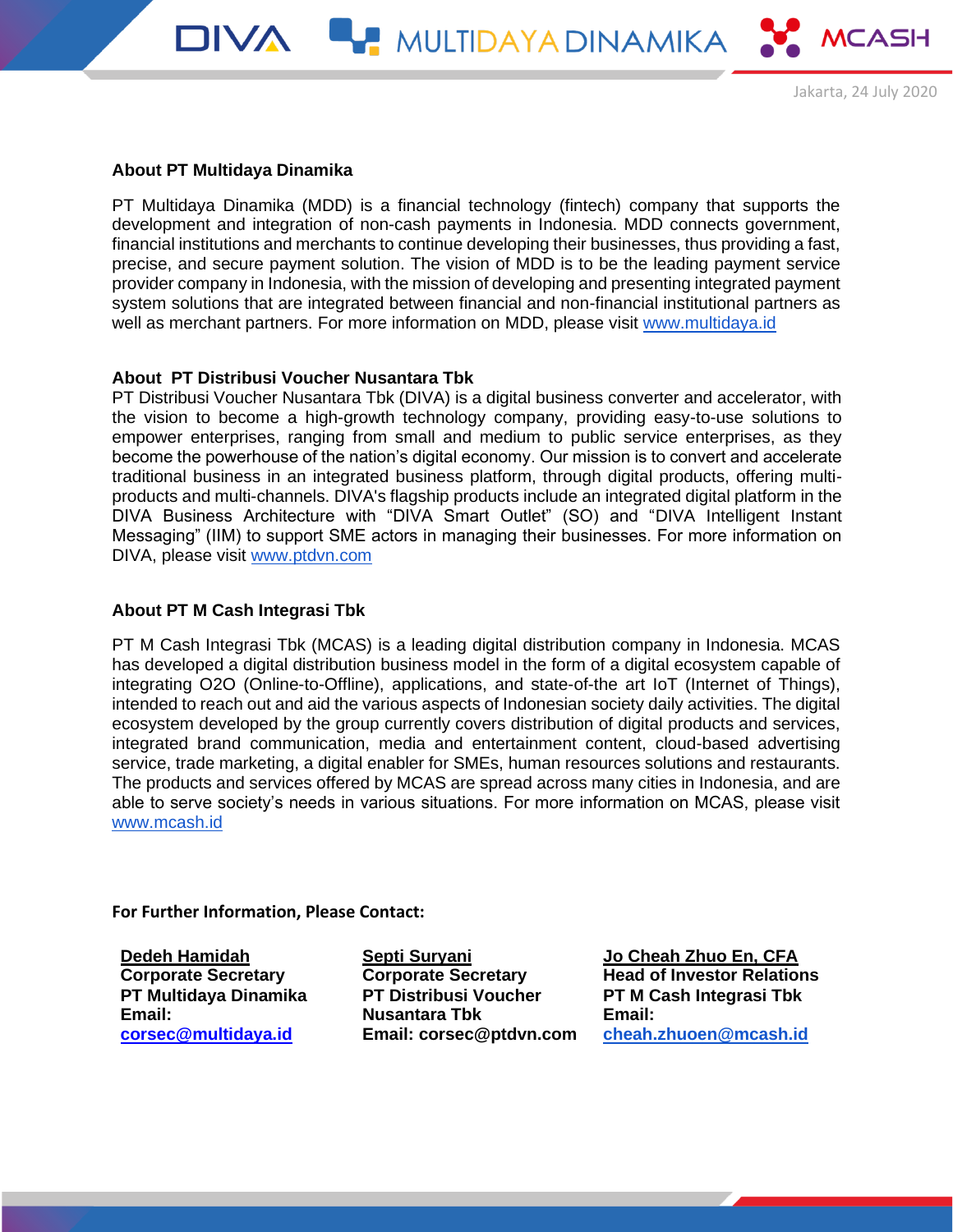# **MARGAUTAMA NUSANTARA BERSAMA DENGAN MULTIDAYA DINAMIKA MERESMIKAN "ISIIN AJA", PLATFORM TOP UP UANG ELEKTRONIK BERBASIS WHATSAPP PERTAMA DI JALAN TOL**

*"'Isiin Aja akan dapat melayani semua uang berbasis kartu sehingga dapat memperluas jangkauan ke seluruh jaringan jalan tol di seluruh Indonesia. Mengisi e-money akan semudah chatting dengan teman anda."*

**Jakarta, 24 Juli 2020** - Pada hari ini, PT Multidaya Dinamika (MDD), anak perusahaan PT Distribusi Voucher Nusantara Tbk (IDX: DIVA) dan anggota dari group PT M Cash Integrasi Tbk (IDX: MCAS), bersama dengan PT Margautama Nusantara (MUN) melalui anak usaha PT Bosowa Marga Nusantara (BMN) dan PT Jalan Tol Seksi Empat (JTSE) secara resmi meluncurkan 'Isiin Aja', yaitu solusi gabungan berbasis WhatsApp dan mobile apps untuk pengisian saldo kartu prabayar. 'Isiin Aja' dimaksudkan untuk memperlancar perjalanan bagi pengguna jalan tol MUN, dengan implementasi awal akan dimulai dari ruas tol Ujung Pandang Seksi 1 dan 2, serta ruas tol Makassar Seksi 4. Platform ini didedikasikan untuk melayani puluhan ribu pengguna jalan tol MUN, terutama di tengah situasi pandemi saat ini.

'Isiin Aja' kini siap memberikan layanan top-up untuk kartu prabayar elektronik Mandiri E-money, BRI Brizzy, dan BNI TapCash. Ke depan, 'Isiin Aja' akan dapat melayani semua uang elektronik berbasis kartu, sehingga dapat memperluas cakupannya ke seluruh jaringan jalan tol di seluruh Indonesia. Kerjasama ini adalah bentuk komitmen MDD dan MUN untuk mendukung Gerakan Nasional Non-Tunai (GNNT).

**Asep Triono, Direktur MDD** *menyatakan, "Kami sangat mengapresiasi kerjasama dengan MUN. Kami melihat bahwa teknologi telah menciptakan masyarakat "mobile-centric", di mana banyak hal dapat dilakukan dimanapun selama pengguna memiliki smartphone dan akses internet. Hal ini telah melahirkan "culture of immediacy", ditandai dengan ekspektasi bahwa orang dapat meminta informasi dan mendapatkan jawaban secara instan. Ini bukanlah sesuatu yang mengejutkan, mengingat hampir setiap orang saat ini memiliki telepon genggam dan semakin bergantung pada aplikasi social messaging.*

*Kami menganggap ini sebagai peluang untuk dapat menjangkau langsung ke pelanggan akhir, dengan cara membuat top up uang elektronik semudah mengisi pulsa telepon atau membayar tagihan telepon. Ini adalah pasar yang sangat besar, mengingat setidaknya 1,6 miliar kendaraan melewati jalan tol di Indonesia setiap tahun. Jumlah ini akan terus bertambah, karena Kementerian Pekerjaan Umum dan Perumahan (PUPR), melalui Otoritas Jalan Tol Indonesia (BPJT), menargetkan pengoperasian jalan tol sepanjang 4.700 km hingga 5.200 km pada 2024, atau tambahan jalan tol baru sepanjang 2.500 km di seluruh tanah air.*

*Untuk itu, kami meluncurkan produk untuk top-up uang elektronik (kartu prabayar) yang dekat dan ramah pakai bagi para pengguna jalan tol, yang sampai sekarang hanya dapat dilakukan di*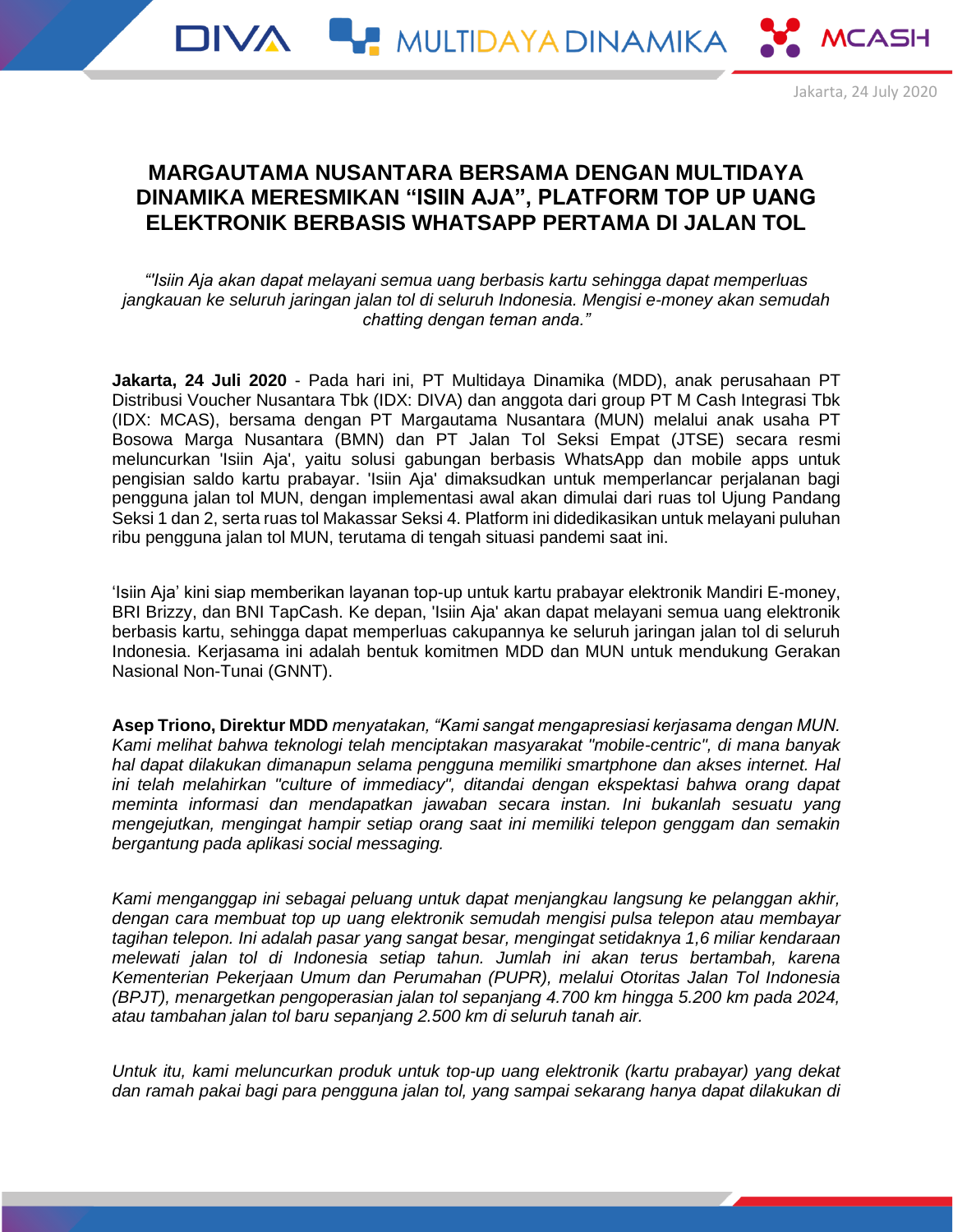*minimarket, ATM atau EDC. Dengan platform kami, pengguna dapat melakukannya sendiri di smartphone mereka, bahkan tanpa harus membuka rekening bank. Melakukan top up saldo uang elektronik menjadi semudah mengobrol dengan teman menggunakan aplikasi WhatsApp, aplikasi chatting terbesar, dengan 4 miliar pengguna di seluruh dunia."*

DIVA **WARDINAMIKA WASH** 

Jakarta, 24 July 2020

**Dian Kurniadi, Direktur DIVA** menambahkan "*Dengan misi untuk melakukan digitalisasi usaha di Indonesia, DIVA terus melakukan inovasi dalam menghadirkan infrastruktur digital mulai dari platform penjualan produk digitial, mendukung terselenggaranya sistem pembayaran, mendukung last miles logistik dan aplikasi point of sales untuk segmentasi dari UMKM sampai ke layanan publik. Melalui anak perusahaan kami, MDD, yang berperan aktif dalam pengembangan pendukung sistem pembayaran, sekali lagi kami dengan bangga mempersembahkan terobosan dalam memadukan platform social messaging (Whatsapp) dan aplikasi mobile dalam memberikan solusi bagi pengguna jalan tol dalam melakukan isi ulang kartu prabayar di mana saja dan kapan saja. Dengan dukungan dari MUN, sebuah perusahaan yang sudah piawai di bidang usaha jalan tol, kami bersama-sama mempersembahkan yang terbaik cara-cara baru (new normal) dalam bertransaksi dengan memanfaatkan gawai pengguna jalan tol untuk melakukan aktivitas transaksi mandiri dengan sedikit interaksi secara fisik tapi dengan tetap memperhatikan standar kualitas keamanan yang tinggi dalam bertransaksi.*"

**Mohammad Anis, Direktur MCAS** juga menjelaskan "Isiin Aja merepresentasikan inisiatif utama yang dilakukan oleh Grup MCAS bertujuan untuk mengurangi kemacetan lalu lintas di perkotaan. Dengan menggabungkan infrastruktur pembayaran dengan teknologi *near-field* dan layanan *chatbot*, pengguna tol dapat menikmati pengalaman yang lebih praktis sekaligus nyaman saat melakukan sendiri isi ulang kartu e-money mereka menggunakan aplikasi Whatsapp. Grup kami sangat senang karena ekosistem pembayaran digital yang kami miliki dapat dapat memberikan manfaat dan kenyamanan bagi jutaan pengguna jalan tol di Indonesial."

Untuk menggunakan platform Isiin Aja, pengguna hanya cukup menyimpan nomor "0811-7155- 777". Setelah itu, mereka dapat berinteraksi langsung dengan *chatbot* 'Isiin Aja' di *WhatsApp*, memilih jenis kartu prabayar elektronik yang digunakan, seperti Mandiri e-money, BNI Tapcash, dan BRI Brizzi, lalu melakukan *top up* berdasarkan metode pembayaran yang mereka sukai, seperti melalui *virtual account* atau *e-wallet*, seperti Link Aja atau OVO. Akhirnya, pengguna dapat secara instan memperbarui saldo mereka dengan cara yang diinginkan, misalnya melalui Aplikasi 'Isiin Aja' (berbasis NFC), *self-service terminals* atau di gerai *top-up* terdekat (ATM atau kios *top-up* MDD).

Selain kemudahannya, 'Isiin Aja' merupakan platform terobosan dalam hal membantu pengguna jalan tol; misalnya, ketika pengemudi kehabisan saldo kartu prabayar pada saat pembayaran gerbang tol. Terlebih lagi, solusi ini sejalan dengan upaya pemerintah, untuk mendorong protokol kesehatan *New Normal* di Indonesia, seperti *social distancing* dan mengurangi kontak fisik dalam melakukan transaksi. Berbeda dengan cara transaksi terdahulu, dengan 'Isiin Aja', pengemudi dapat dengan lebih praktis melakukan sendiri *top up* kartu prabayar mereka melalui perangkat *smartphone* sehingga dapat menghilangkan interaksi langsung saat melakukan transaksi. Untuk keterangan lebih lanjut tentang MDD, harap kunjungi [www.multidaya.id](http://multidaya.id/)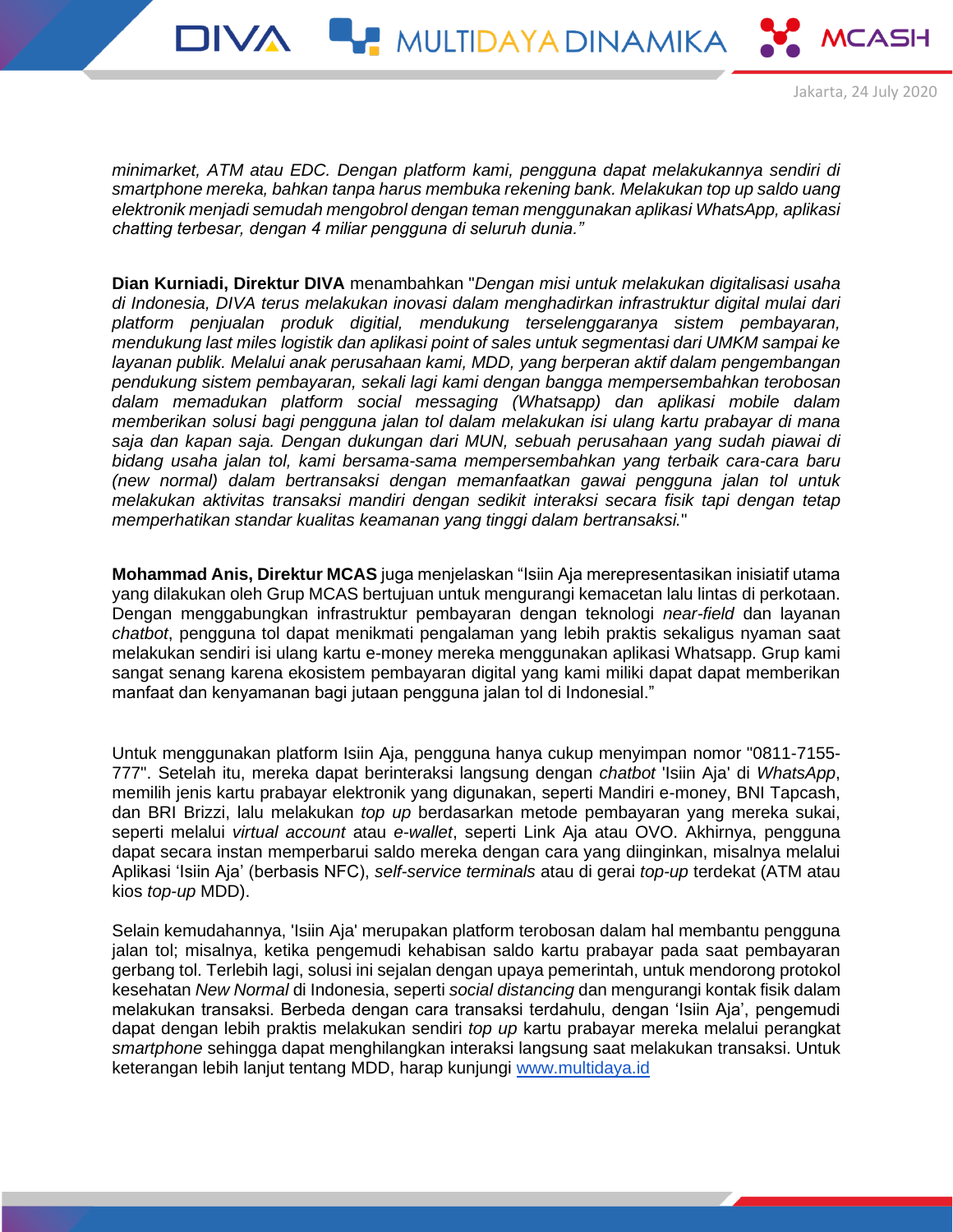DIVA & MULTIDAYA DINAMIKA X MCASH







**E-mOney** 

Rp 18.500

Rp 137.000



*Sumber: Company*